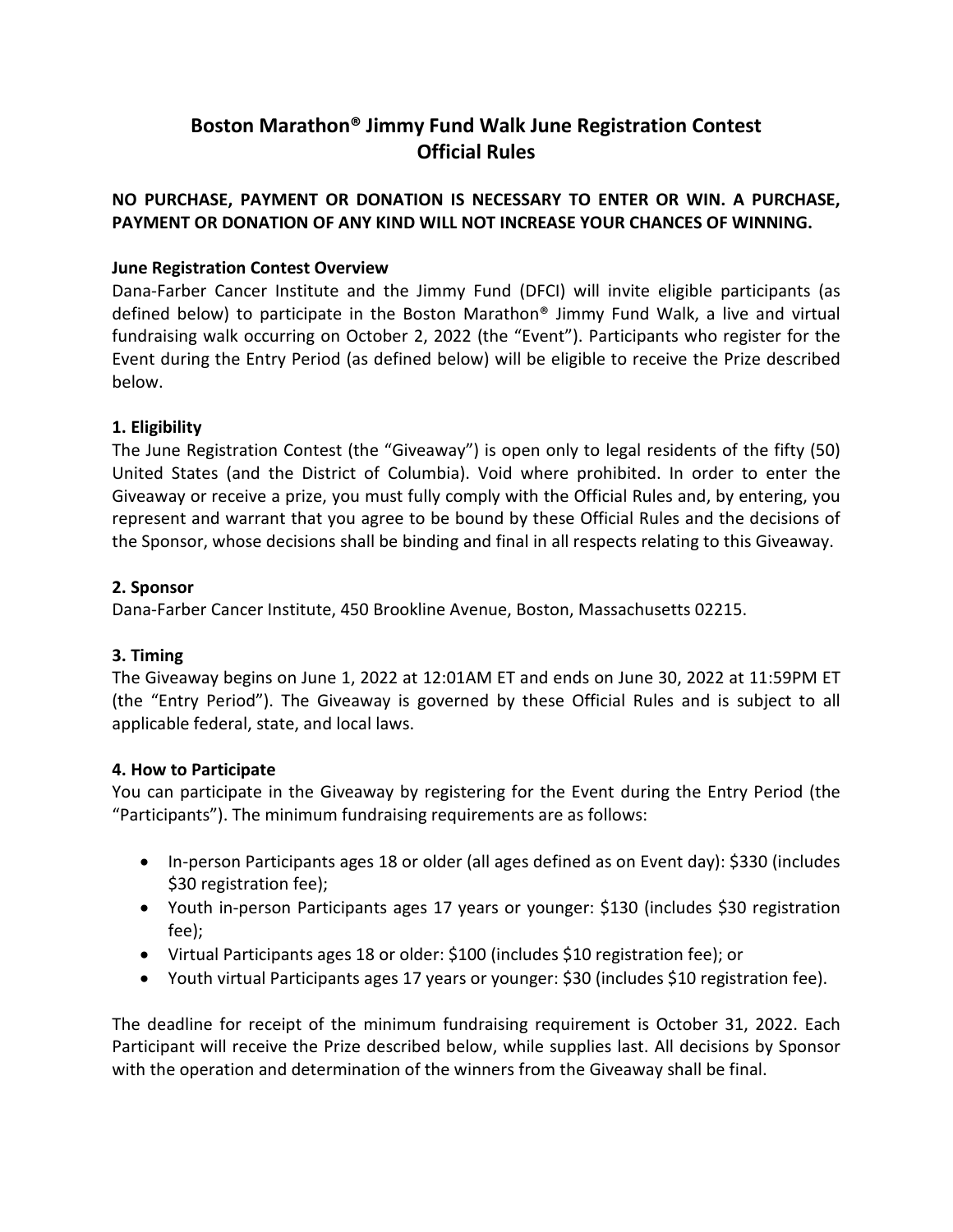#### **5. Winner Determination**

On or after July 1, 2022, eligible Participants will be awarded the Prize which is described below. The potential winners will be contacted using the contact details provided with entry and may be awarded the prize subject to verification of eligibility and compliance with the terms of these Official Rules. Failure by a potential winner to respond to any contact within the stated timeframe will result in disqualification, and Sponsor will select an alternate potential winner in the same manner. Odds of winning a Giveaway prize depend on the number of eligible entries received during the Entry Period for the specific prize.

# **6. POTENTIAL WINNERS ARE SUBJECT TO VERIFICATION BY SPONSOR. SPONSOR'S DECISIONS ARE FINAL AND BINDING IN ALL MATTERS RELATED TO THE ADMINISTRATION, OPERATION, SELECTION OF THE WINNER AND OTHER MATTERS RELATED TO THE GIVEAWAY.**

# **7. Verification of Potential Winners**

Potential winners may be required to complete and return an Affidavit of Eligibility, Release of Liability and Publicity Release (where permitted by law) (collectively, the "Affidavit") by the date specified by Sponsor, or an alternate potential winner may be selected. In the event (a) potential winner cannot be reached for whatever reason after a reasonable effort has been exerted, or the potential winner notification or Affidavit is returned as undeliverable, (b) potential winner declines or cannot accept, receive or use the prize for any reason, (c) of noncompliance with these Official Rules or any of the aforesaid time periods, (d) potential winner is found to be ineligible to enter the Giveaway or receive the prize, or (e) potential winner fails to fulfill the Affidavit-related obligations, the potential winner shall be disqualified from the Giveaway and an alternate potential winner may be selected in a random drawing, from among the other eligible entries received, as described in Section 5 above. Sponsor reserves the right to modify the notification and Affidavit procedures in connection with the selection of alternate potential winner, if any.

# **8. Prizes**

• Prize: Prize winners will receive a three (3) pack of can koozies, with an approximate retail value of three dollars and thirty-two cents (\$0.32) per Prize.

For all Prizes: Prize is non-transferrable, non-refundable, non-negotiable, not redeemable for cash or for re-sale, and no substitution will be allowed. Prize will not be replaced if lost or stolen, and no substitution will be made except as provided herein at the Sponsor's sole discretion. Sponsor reserves the right to substitute the listed prize for one of equal or greater value for any reason. Winner is responsible for all taxes and fees associated with prize receipt and/or use. All federal, state, and local tax liabilities, as well as any other costs and expenses not specified herein as being awarded are the sole responsibility of the Winner. Prize will be awarded only if the potential prize winner fully complies with these Official Rules.

#### **9. Entry Conditions and Release**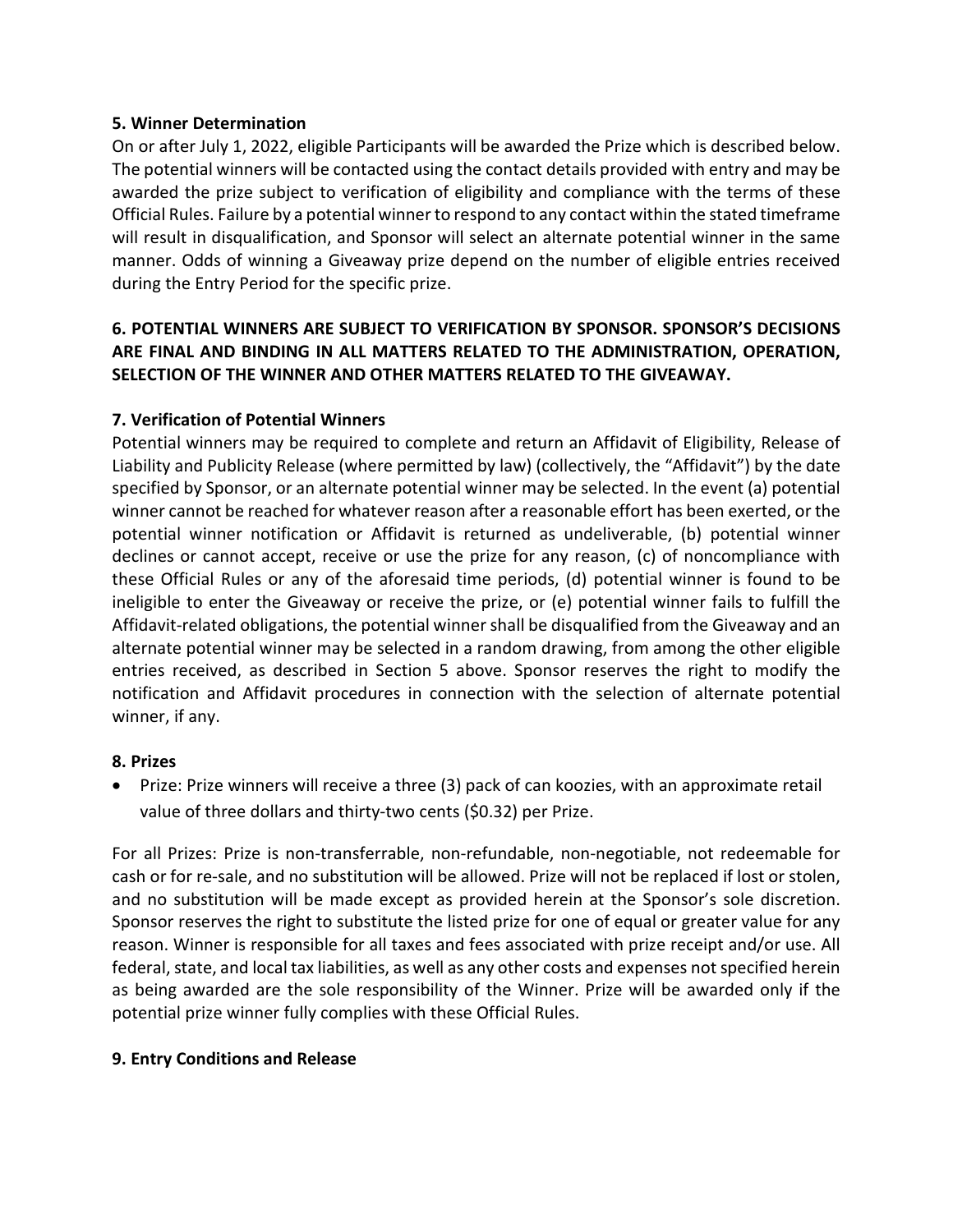Each entrant agrees to: (a) comply with and be bound by these Official Rules and the decisions of Sponsor which are binding and final in all matters relating to this Giveaway; (b) defend, indemnify, release and hold harmless the Sponsor and its respective parent, subsidiary, and affiliated companies, celebrities, and any other person and organization responsible for sponsoring, fulfilling, administering, advertising or promoting the Giveaway, and all of their respective past and present officers, trustees, directors, employees, agents and representatives (collectively, the "Released Parties") from and against any and all claims, expenses, and liability, including but not limited to negligence and damages of any kind to persons and property, including but not limited to invasion of privacy (under appropriation, intrusion, public disclosure of private facts, false light in the public eye or other legal theory), defamation, slander, libel, violation of right of publicity, infringement of trademark, copyright or other intellectual property rights, property damage, or death or personal injury arising out of or relating to a participant's entry, creation of an entry or submission of an entry, participation in the Giveaway, acceptance, possession, attendance at, defect in, delivery of, inability to use, use or misuse of any prize (including any travel or activity related thereto) and/or the broadcast, exploitation or use of entry. Winner acknowledges that the prize is awarded as-is without warranty of any kind.

#### **10. Publicity**

Except where prohibited or restricted by law, winner's acceptance of a prize constitutes the winner's agreement and consent for Sponsor and any of its designees to use and/or publish winner's name, city and state of residence, photographs or other likenesses, pictures, portraits, video, voice, testimonials, biographical information (in whole or in part), and/or statements made by winner regarding the Giveaway or Sponsor, worldwide and in perpetuity for any and all purposes, including, but not limited to, advertising, trade and/or promotion on behalf of Sponsor, in any and all forms of media, now known or hereafter devised, including, but not limited to, print, TV, radio, electronic, cable, or World Wide Web, without further limitation, restriction, compensation, notice, review, or approval.

#### **11. General Conditions**

Sponsor and its subsidiaries, affiliates, divisions, partners, representatives, agents, successors, assigns, employees, officers, trustees, and directors shall not have any obligation or responsibility, including any responsibility to award any prize to entrants, with regard to: (a) entries that contain inaccurate information or do not comply with or violate the Official Rules; (b) entries, prize claims or notifications that are lost, late, incomplete, illegible, unintelligible, damaged or otherwise not received by the intended recipient, in whole or in part, due to computer, human or technical error of any kind; (c) entrants who have committed fraud or deception in entering or participating in the Giveaway or claiming the prize; (d) telephone, electronic, hardware, software, network, Internet or computer malfunctions, failures or difficulties; (e) any inability of the winner to accept the prize for any reason; (f) if a prize cannot be awarded due to delays or interruptions due to Acts of God, pandemics, natural disasters, terrorism, weather or any other similar event beyond Sponsor's reasonable control; or (g) any damages, injuries or losses of any kind caused by any prize or resulting from awarding, acceptance, possession, use, misuse, loss or misdirection of any prize or resulting from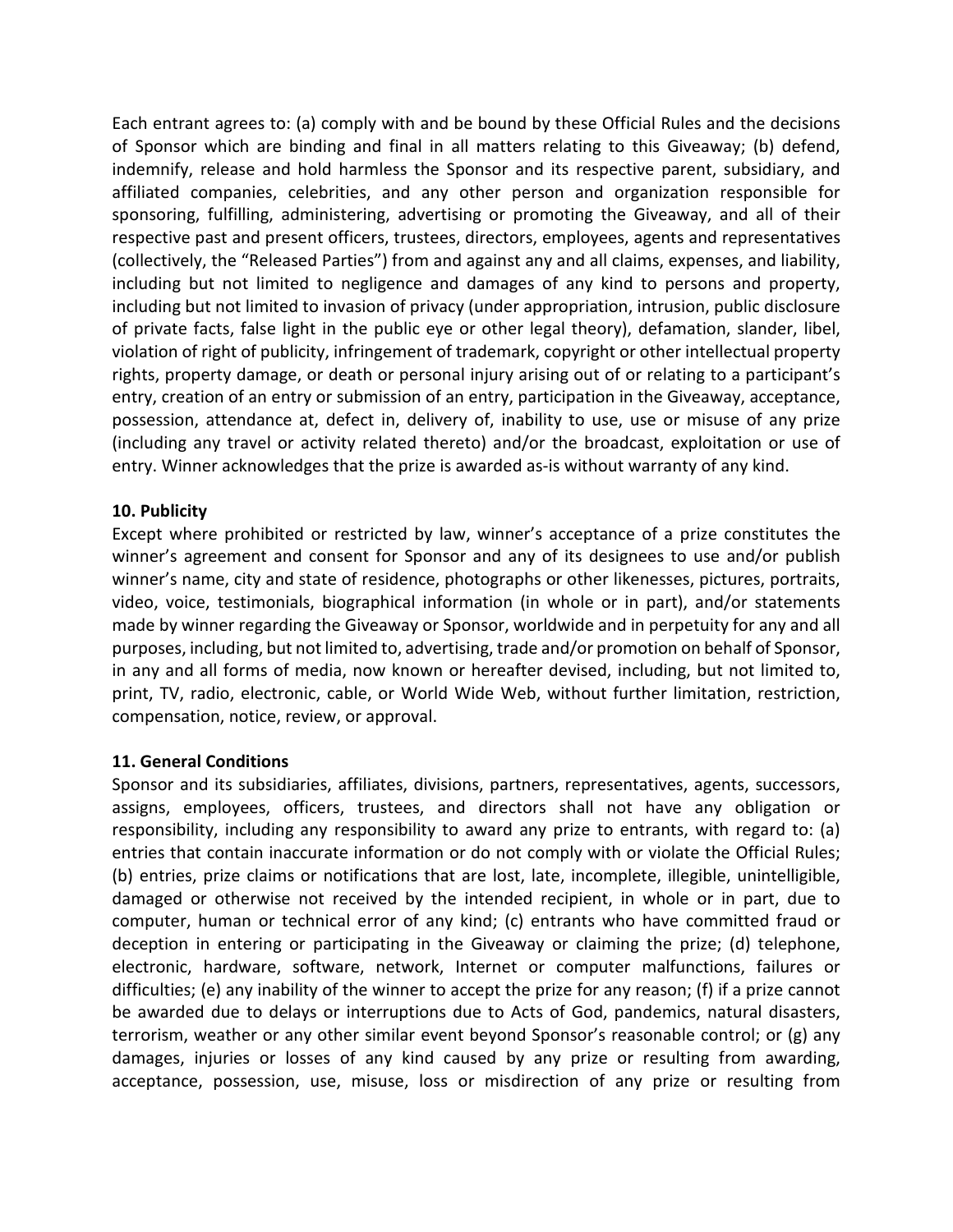participating in this Giveaway or any promotion or prize related activities. Sponsor reserves the right, in its sole discretion, to disqualify any individual it finds to be (a) tampering with the entry process or the operation of the Giveaway, or with any Website promoting the Giveaway; (b) acting in violation of the Official Rules; or (c) entering or attempting to enter the Giveaway multiple times through the use of multiple email addresses or the use of any robotic or automated devices to submit entries. If Sponsor determines, in its sole discretion, that technical difficulties or unforeseen events compromise the integrity or viability of the Giveaway, Sponsor reserves the right to void the entries at issue, and/or terminate the relevant portion of the Giveaway, including the entire Giveaway, and/or modify the Giveaway and/or award the prize from all eligible entries received as of the termination date.

### **12. Limitations of Liability**

The Released Parties are not responsible for: (a) any incorrect or inaccurate information, whether caused by entrants, printing errors or by any of the equipment or programming associated with or utilized in the Giveaway; (b) technical failures of any kind, including, but not limited to malfunctions, interruptions, or disconnections in phone lines or network hardware or software; (c) unauthorized human intervention in any part of the entry process or the Giveaway; (d) technical or human error in the administration of the Giveaway or the processing of registrations; or (e) any injury or damage to persons or property which may be caused, directly or indirectly, in whole or in part, from entrant's participation in the Giveaway or receipt or use or misuse of any prize. If for any reason an entrant's registration is confirmed to have been erroneously deleted, lost, or otherwise destroyed or corrupted, entrant's sole remedy is another entry in the Giveaway. No more than the stated number of each prize will be awarded.

# **13. Disputes**

Except where prohibited, by participating, entrants agree that all issues and questions concerning the construction, validity, interpretation, administration, and enforceability of the Official Rules, or the rights and obligations of an entrant and Sponsor shall be governed by and construed exclusively in accordance with the laws of the state of Massachusetts without giving effect to any principles of conflicts of law of any jurisdiction and that: (1) any and all disputes, claims, and causes of actions arising out of, or connected with the Giveaway, shall be resolved individually, without resort to any form of class action; (2) any and all claims, judgments and awards shall be limited to actual out-of-pocket costs incurred, including costs associated with participating, but in no event attorney's fees; (3) under no circumstances will any entrant be permitted to obtain awards for and hereby waives all rights to claim punitive, incidental and consequential damages and any other damages, other than for actual out-of-pocket expenses, and any and all rights to have damages multiplied or otherwise increased. By entering the Giveaway, all entrants agree to be subject to jurisdiction in the Federal and State courts of Suffolk County, Boston and agree that all disputes relating in any way to this Giveaway must be resolved in the courts of Boston. Entrants agree not to raise the defense of forum non conveniens.

#### **14. Giveaway Results**